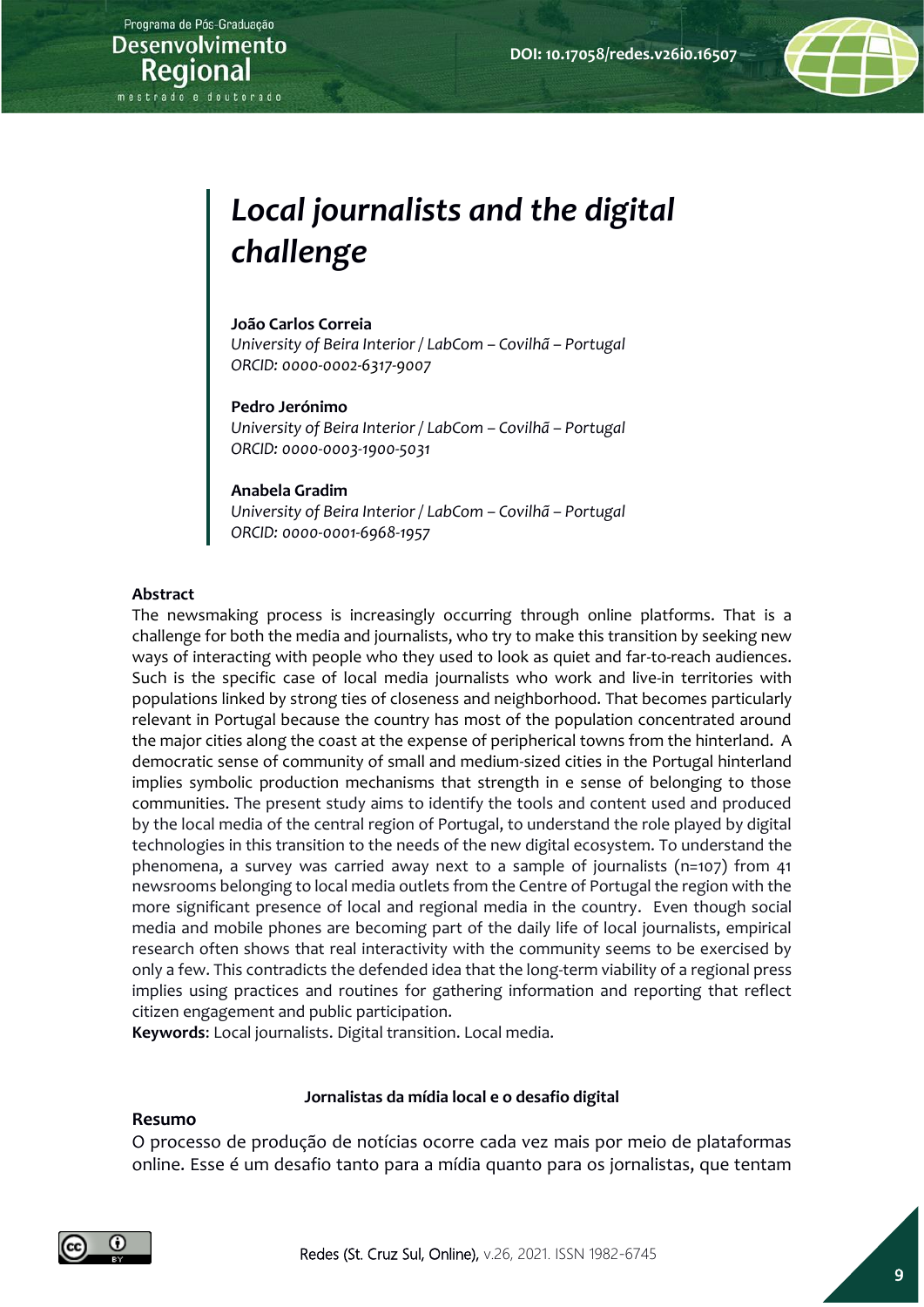fazer essa transição buscando novas maneiras de interagir com pessoas que antes pareciam ser audiências silenciosas e de longínquo alcance. É o caso específico de jornalistas da mídia local que trabalham e vivem em territórios com populações ligadas por fortes laços de proximidade e vizinhança. Isso adquire relevância em Portugal porque o país concentra a maior parte da população em torno das grandes cidades do litoral em detrimento das cidades periféricas do interior. Um sentido democrático de comunidade das pequenas e médias cidades do interior de Portugal implica mecanismos de produção simbólica que reforcem o sentimento de pertença a essas comunidades. O presente estudo identifica as ferramentas e os conteúdos utilizados e produzidos pelos meios de comunicação locais da região centro de Portugal, para compreender o papel por elas desempenha nesta transição para as necessidades do novo ecossistema digital. Para esse efeito, foi realizado um inquérito junto a uma amostra de jornalistas (n = 107) de 41 redações de meios de comunicação locais do Centro de Portugal, ou seja, a região com maior presença local e mídia regional do país. Apesar de que a mídia social e o telemóvel estão se tornando parte da vida diária dos jornalistas locais, a pesquisa empírica mostra muitas vezes que a real interatividade com a comunidade parece ser exercida apenas por alguns. Isso contraria a ideia defendida de que a viabilidade a longo prazo de uma imprensa regional implica usar práticas e rotinas de coleta de informações e reportagens que refletem o engajamento dos cidadãos e a participação pública.

**Palavras–chave**: Jornalistas locais. Transição digital. Mídia local.

#### **Periodistas de medios locales y el desafío digital**

#### **Resumen**

El proceso de producción de noticias se realiza cada vez más a través de plataformas online. Este es un desafío tanto para los medios como para los periodistas, que intentan hacer esta transición buscando nuevas formas de interactuar con personas que antes parecían ser audiencias silenciosas y de gran alcance. Este es el caso específico de los periodistas de los medios locales que trabajan y viven en territorios con poblaciones unidas por fuertes lazos de proximidad y vecindad. Esto adquiere relevancia en Portugal porque el país concentra la mayor parte de la población alrededor de las grandes ciudades costeras en detrimento de las ciudades periféricas del interior. Un sentido democrático de comunidad en las pequeñas y medianas ciudades del interior de Portugal implica mecanismos de producción simbólica que refuerzan el sentimiento de pertenencia a estas comunidades. Este estudio identifica las herramientas y los contenidos utilizados y producidos por los medios locales en la región central de Portugal, para comprender el papel que juegan en esta transición a las necesidades del nuevo ecosistema digital. Para ello, se realizó una encuesta con una muestra de periodistas (n = 107) de 41 redacciones de medios locales en el Centro de Portugal, es decir, la región con mayor presencia local y medios regionales del país. A pesar de que las redes sociales y los teléfonos móviles se están convirtiendo en parte de la vida diaria de los periodistas locales, la investigación empírica a menudo muestra que la interactividad real con la comunidad parece ser ejercida solo por unos pocos. Esto contradice la idea defendida de que la viabilidad a largo plazo de una prensa regional implica el uso de prácticas y rutinas de recopilación de información y reportajes que reflejen el compromiso ciudadano y la participación pública.

**Palabras clave**: Periodistas locales. Transición digital. Los medios de comunicación locales.

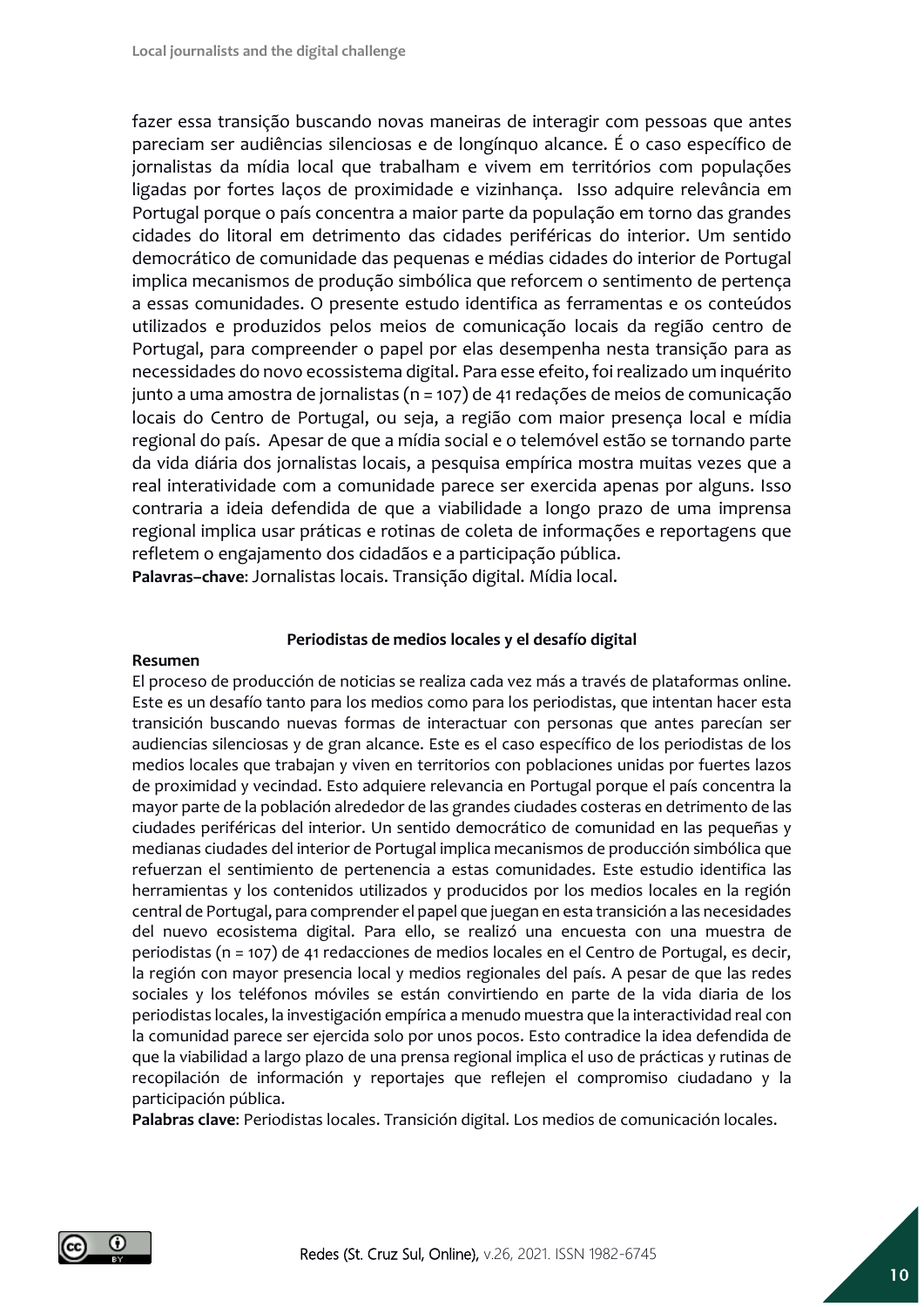# **1 Introduction**

More than 20 years after the Internet entered newsrooms, the news environment is increasingly growing digital, encompassing, and embracing production, consumption, and business models. Faced with the erosion of the mass communication model, newspaper and news companies were compelled to change their routines and the quality of their content. That also implies a mutation of business models and the adoption of differentiated interaction strategies with users, enhancing the possibility of their participation in the production of news information. In the case of cyber journalism, it is possible to verify a gradual degree of commitment to the participation of audiences:

a) a phase in which interactivity was a promise that replaces the reader's letters by e-mails;

b) an increase in the possibility of interacting resulting from the inclusion of forms and hypertext that allowed sending and receiving e-mails to the intended journalist;

c) forums that generated the possibility of interaction between the public, and newsroom staffs, with the intervention of a mediator;

d) the possibility of integrating users' comments on the issues included in the agenda, with the chance for the author of a news piece to quote parts of messages that he considers relevant;

e) the developments brought about in the scope of Web 3.0, in which usergenerated content appears, including of multimedia nature (sound and image) and

f) finally, the inversion of roles between the sender and receiver to construct a discourse interactively.

Despite that apparent stage of consolidation, several researchers showed that the adaptation and incorporation of new routines and, particularly the interaction with new audiences come to be difficulted by some inertia or even resistance from journalists (SINGER, 1997; DOMINGOS, 2006; MAGALHÃES, 2009; JERÓNIMO, 2011; LASORSA, LEWIS & HOLTON 2012). The first research showed that the routines in the analyzed online newsrooms continued to favor professional criteria as the fundamental reference to produce a news judgment, instead of the preferences of users. Although journalists at the regional online newspaper are in the habit of looking at statistics a couple of times a day to see which news is viewed the most, the editors argued that traditional news criteria should prevail. (DOMINGO, 2006)

Despite being a valuable instrument for the valorization and development of low-density regions, Portuguese local Press exhibits several weaknesses such as:

a) an anachronistic element that exaggerates an ideal vision, ignoring excessive dependence on the nearest sources of information;

b) the lack of critical distance;

c) the commitment to on a historical and traditionalist portrait of the region;

d) some indifference to the demands of new emerging publics and some level of indifference to cultural, economic, and technological changes.

Remaining committed to traditional values and community needs (HANITZSCH ET AL, 2011; JENKINS & NIELSEN, 2019), local news is essential to

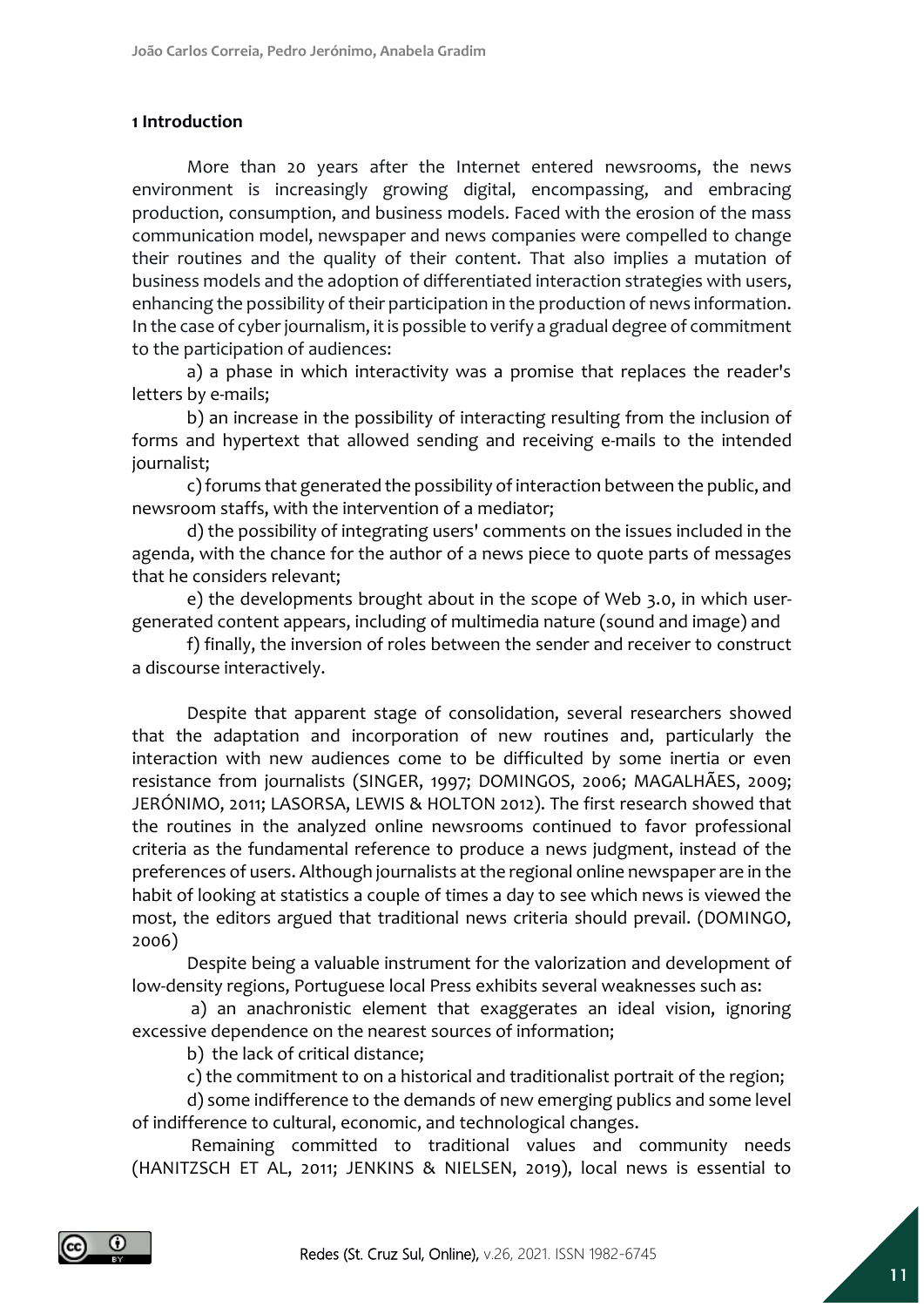promote the participation of citizens in the life of the institutions and democracies that are closest to them. The relationships they establish with journalists and vice versa assume an essential role.

Despite this consolidated consensus around its' importance, in recent years and other geographies, the local media landscape has changed in a negative sense. In the USA and Brazil, for example, "news deserts" are already identified (NAPOLI ET AL, 2018; PIMENTA, 2017), with natural consequences for the democratic health of their communities. Portugal - the context of our study - is no exception. Associations and movements are worried about the impact of COVID 19 in small newspapers and local radio stations. In this context, an economic concentration, and the following occupation of frequencies by national radio stations will leave little or no space for local information. The existence of newspapers, radios, televisions, and digital media in little towns and a small country remains a social, economic, and cultural need for the hinterland vitality. Despite the constraints experienced, we can speak of a certain vitality of the local media In what measure are local media journalists of these media, who claim for themselves the exercise of proximity journalism, using all the resources of the potential of the digital environment, to relate to their audience, increasing interaction and strengthening viable media entrepreneurship?

# **2 Literature review**

According to insights drawn from participative theories, life-world appears a key concept to understanding regional and communitarian press, because of the fundamental role developed in the formation and transformation of individual and collective identities, linked by closes cultural ties and shared values.

 Habermas claims the lifeworld is "represented by a culturally transmitted and linguistically organized stock of interpretive patterns" (HABERMAS, 1996, p. 124). The lifeworld includes the domain of cultural experiences and communicative interactions that are essentially knowable and inherently familiar. Couldry (2007), for instance, claims that ordinary persons are called into organizing themselves as publics when problems are recognized at the level of everyday life. Transparent and accountable decision-making and good local governance need a strong involvement of the civil society, but it is on this everyday lifeworld that appears a fundamental instance through which the sense of membership and the construction of a prepolitical notion of local and regional identity starts.

The introduction of digital was sawed as an opportunity to allow access to the production and public distribution of messages by many people, which was a strong comparative advantage to citizen groups who want to organize the public but suffer the disadvantages of a peripheral location,

It also allowed a more substantial discussion of current events in a way that traditional media could never allow (JOYCE, 2007, p. 3).

According to Nip (2006, p. 12), one expected that news users could participate in the newsmaking process in multiple ways: (i) audience participation at mainstream news media including staff weblogs, which incorporate reader comments, either through e-mails or direct postings; (ii) newsroom-sanctioned weblogs written by outsiders; (iii) discussion forums; (iv) articles written by readers; (v) photos, video,

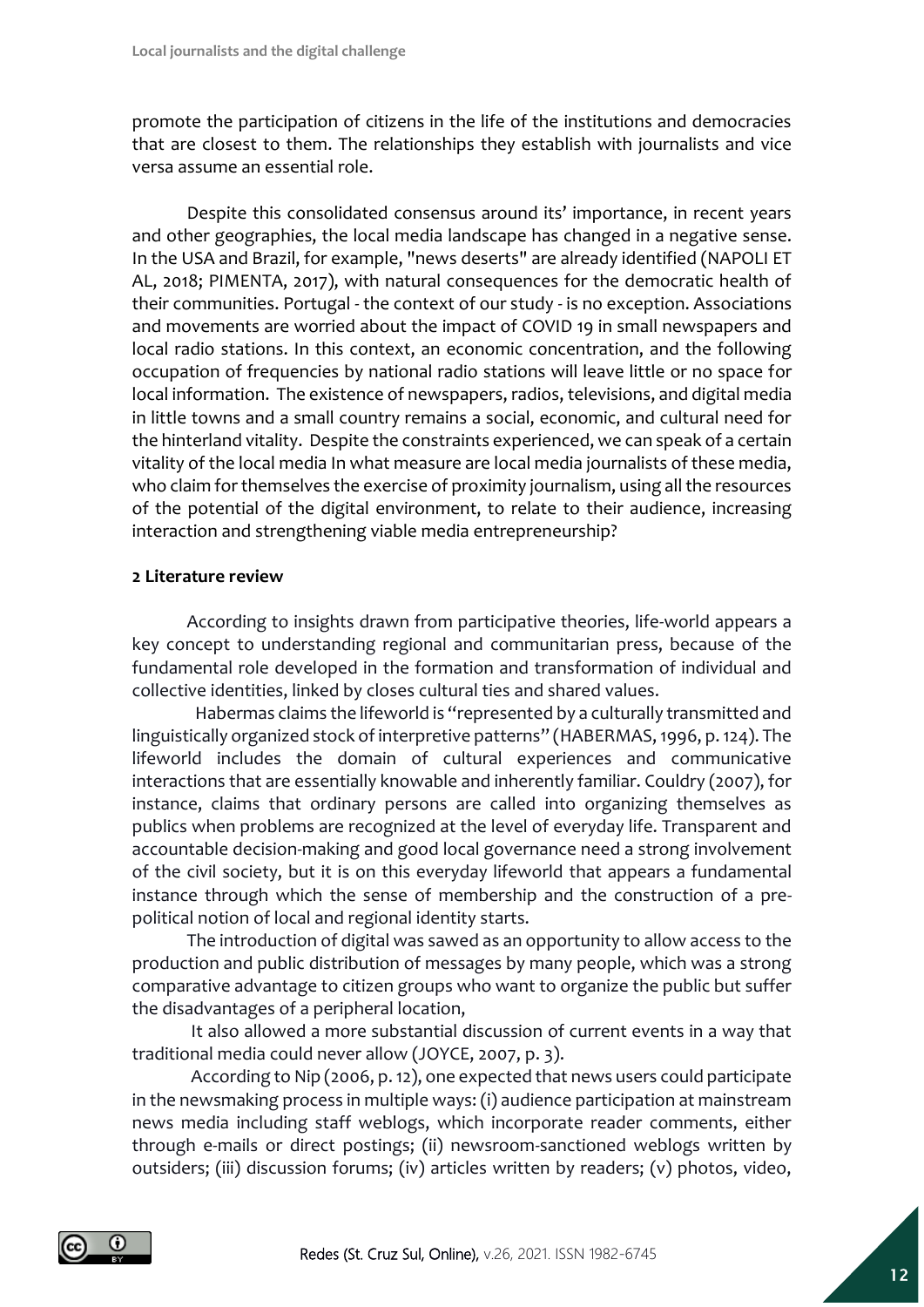and reports sent in by readers; vi) news and information websites that accept works from independent writers and broadcasters, providing original interviews, research, and reporting previously checked and filtered by a professional staff. (CORREIA, 2012).

Denying some of the most enthusiastic dreams from the early day of online journalism when one looks at the incorporation of the Internet by newsrooms one finds a landscape with multiple and differentiated speeds. Slower transition is mainly due to some resistance on the part of journalists. When describing the way journalists view technology, Rosental Alves, from the University of Texas claims that "there are still many in denial" (JERÓNIMO, 2015, p. 107).

Often unable to adopt the desirable new technological and cultural changes, local regional media were, during many years, private companies with a scarce average number of workers, scarce average wages, low level of professionalism, in the sense of their precariousness. Some of the titles in the regional press come from reality before Portugal's capitalist development, that occurred after the arrival of European Union funds. Some succeeded in transforming and updating themselves, others did not follow the same path.

Some are still small and medium-sized companies, some based on family traditions, others in a cooperative format, but without sufficiently professionalized business management. Many follow an editorial line based on memory, before the appearance of new audiences and new services (CORREIA ET AL, 2011)

The starting point was problematic, and the efforts carried away by a new generation of journalists and editors seem to exhibit differentiated outcomes, resulting also from different degrees of commitment with change.

Local newspapers, for example, have fewer resources to invest in new digital strategies than their national and international counterparts" (ALI ET AL, 2018, HESS & WALLER, 2017, LECKNER, TENOR & NYGREN, 2017). At this level and with some exceptions, the most frequent attitude it is a reactive one, especially at the editorial level.

In the very end journalists do not take advantage of technology or make little use of it (RIVIERA & YAGUACHE, 2010; ZAMITH, 2008).

Following the above, several studies conducted in different countries point to out the news with only one source, a public without access to various perspectives of events, little original production and little or no involvement with local communities. Productivity and multi-platform policies, as well as working conditions, are pointed out as determining factors for this reality. " Their working conditions are also worse, something that reduces their willingness to innovate and engage themselves in the project" (SMYRNAIOS & BOUSQUET, 2011, p. 9). Moreover, In the case of local newspapers, there is also a strongly rooted culture of decades of news production for paper. This element is determinant of what are the local online news and availability of journalists to engage with the community (Jerónimo, 2015)

# **3 Methodology and case study**

The Re/media.Lab is a research project that aims to contribute to the diagnosis of the current situation of regional media, promoting experimental tools and strategies to strengthen its business model, increasing its innovation degree and

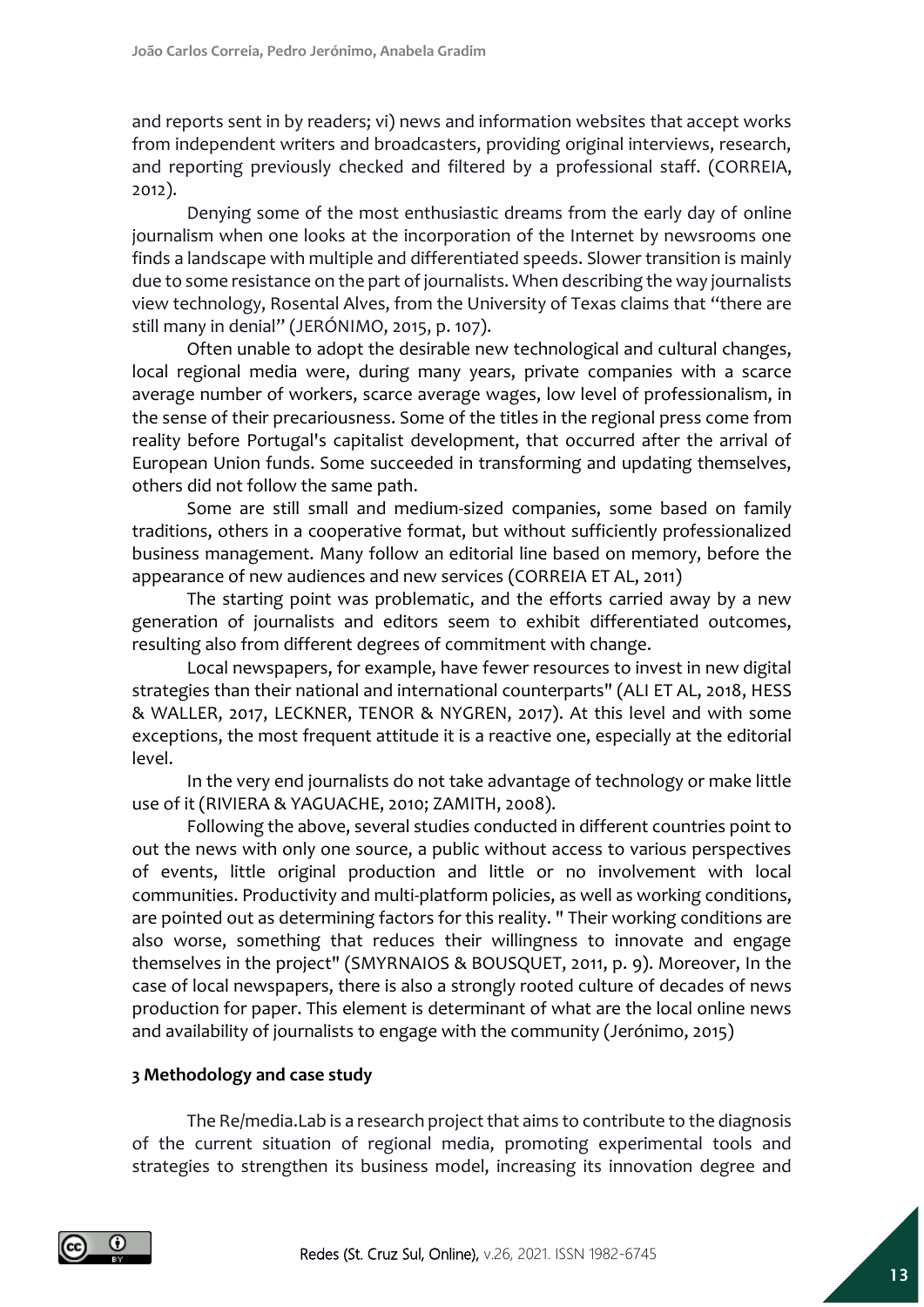improving its connection with the public. Simultaneously, it aims the incubation of new regional media with an innovative profile, using information and communication technologies. Re/media.Lab will have three dimensions: As an observatory, diagnosing the current situation of the regional media industry in dimensions such as the labor conditions and the socio-professional characterization of their professionals. As a laboratory, promoting experimental strategies in cooperation with industry and associations, to improve new practices and strategies. As an incubator, it will give support to entrepreneurship projects and startups developed and planned particularly by the students of the higher education's institutions cooperating with the project.

As part of this larger research project, this survey was based on sample journalists from a sample from local media from the central region of Portugal. For this study, the questionnaire focuses on new tools and new content.

The choice of the territory was justified by the fact that it is the one with the most significant presence of local media, i.e. about half of the local media landscape in Portugal (ERC, 2010). Were considered only newspapers and radios whose newsrooms had a minimum of three journalists. Following these criteria, one built a sample of 41 regional media to whose journalists the survey was submitted. The questionnaire was applied between December 2018 and February 2019, whenever possible in presence but also by telephone. In the end, 107 (n) were considered valid.

This methodological option was related to the fact that the surveys allow the collection of the opinion of many people. Thus, it appears as an alternative to the interview, as it allows the collection of certain information in a rapid, synthetic, and systematic manner. Carrying out interviews in these cases would imply a high volume of information, which would be difficult and time-consuming to treat.

#### **4 New tools, renewed routines**

The Internet is fully integrated into the newsrooms. This reality is particularly evident when most journalists report resorting to it "several times a day" (96.3%), as part of their routines, as opposed to "several times a week" (3.7%). Although such access primarily occurs through the "computer" (93.5%), mobile devices are also already in regular use, namely the "mobile phone" (83.2%), but also the "tablet" (35.5% ). Respondents reveal that they resort to several devices and only a minority (15%) to a single.

In terms of the type of use, "information search" (97.2%) and access to "electronic mail" (94.4%) stand out. This was followed by "social media management" (70.1%), "contacting sources" (64.5%) and "publishing information" (62.6%). Here too, use is multiple, i.e., almost all journalists use the Internet for more than one task (98.1%).

Searching for information is one of the most frequent routines in journalists' daily lives, and for this purpose, the "search engines" (100%) are the most used. This is followed by "national media websites" (72.9%), "local/regional media website" (64.5%), "social media" (58.9%) and "news agencies" (53.3%). Less frequent is the use of "international media websites" (29.9%), "blogs" (8.4%) and "others" (0.9%).

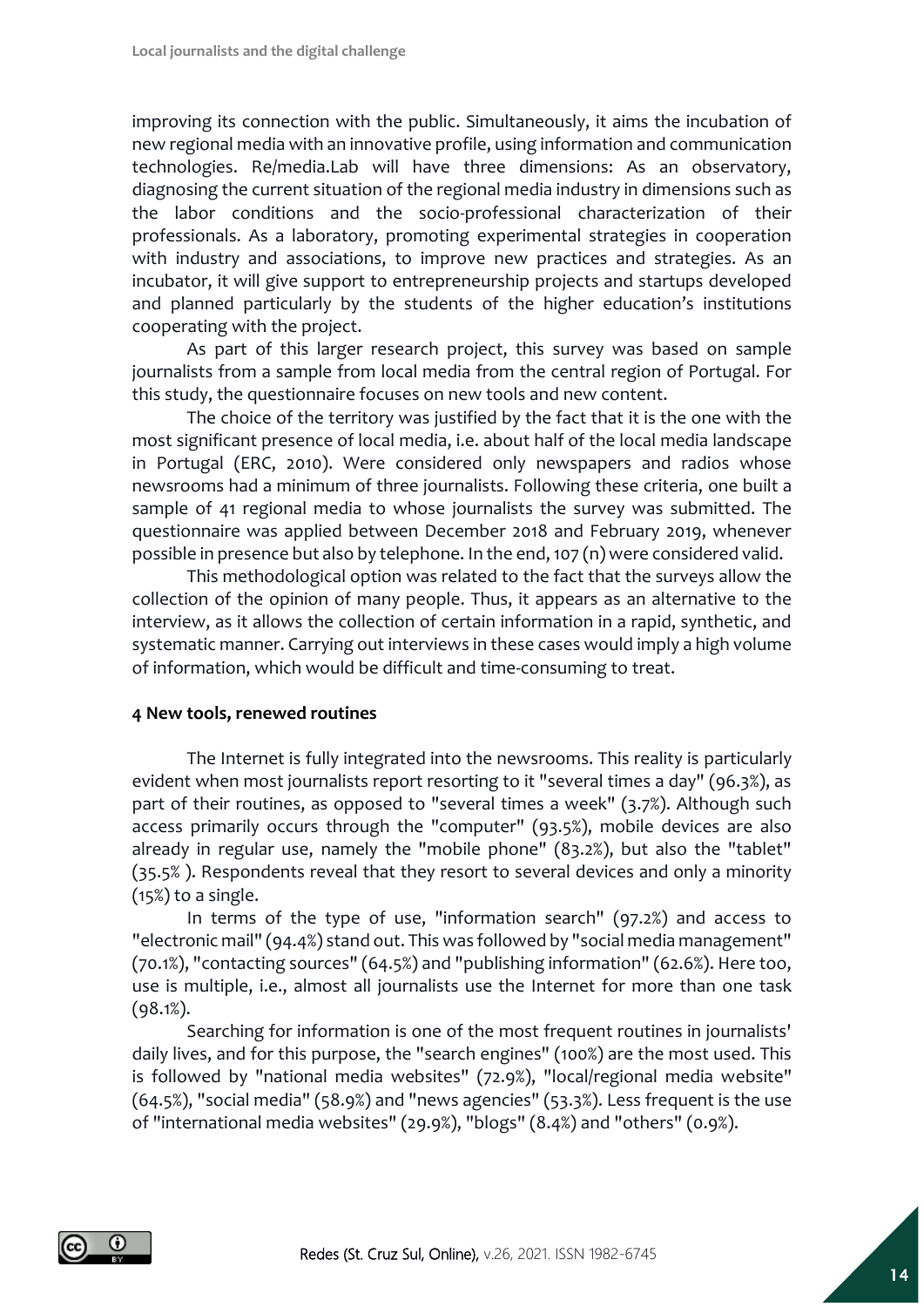In what concerns with how to contact sources, most prefer to use the "mobile phone" (45.8%), followed by "email" (30.8%) and "in-person" (22.4%). It also should be noted that "social media" is not used by the respondents to contact sources.

When asked about the main difficulties encountered in collecting information online, journalists mentioned: "finding credible sources" (57.0%), followed by "defining what is important due to a large amount of information" (52.3%) and "time to research outside the agenda" (51.4%). Less problematic seems to be "locating specialists in a given subject" (23.4%), "finding contacts" (18.7%), "choosing where to look for information" (15.9%), and "other" (0.9%) - a reference to "availability of the parties involved to speak". These data show that the most significant difficulties are more in the process of identification and collection of information than in the process of research.

# **4.1 UGC**

The incorporation of content produced by citizens (UGC) is paradoxically viewed by journalists. About the participation of the public in news production, most of the respondents considered it "not very useful" (44.9%); only a few answered that it is "not useful at all" (0.9%). However, some think the opposite, i.e., see public participation as "very useful" (27.1%) and "useful" (26.2%).

About the main advantages of bringing the public into news production, respondents pointed out above all that the fact that users' comments allow greater proximity between the media and journalists of the public (62.6%). Respondents also considered that the public may provide new and relevant information (53.3%) and that the suggestions of the public make the journalists aware of what they should improve (48.6%). As for the disadvantages, the problems of reliability of information (84.1%), the fact that public participation creates too much dispersion of subjects (49.5%) and difficulties in contact and validation of sources (44.9%) are pointed out.

# **4.2 Innovation needs**

Innovation is a challenge that also came to journalism, and this was a question asked. In which journalistic genres it was most needed, "Reportage" (39.3%) and "News" (38.3%) stand out. About what kind of innovations journalists considered important for the mentioned genres, respondents pointed to the use of data visualization tools and in an interactive way (48.6%), multimedia content (47.7%), and the use of tools that enable the construction of interactive narratives (43.0%). Finally, regarding the themes to be rethought in the way they are approached, the results point out Politics (60.7%), Science and Technology (43.0%), and Economics (41.1%).

Within the perspective of the attraction and loyalty of new audiences, journalists were asked about the approaches they identified as being necessary to achieve these goals. In both cases, investigative journalism stands out (82.2% to attract; 79.4% to retain), followed by multimedia journalism (36.4% to attract; 35.4% to retain).

# **4.3 The place of social media**

Among journalists of the local media, the majority use social media (71.0%) and regularly - "several times a day" (39.5%), and "I am permanently connected" (38.2%) are the most frequent responses. The social networking platforms that stand

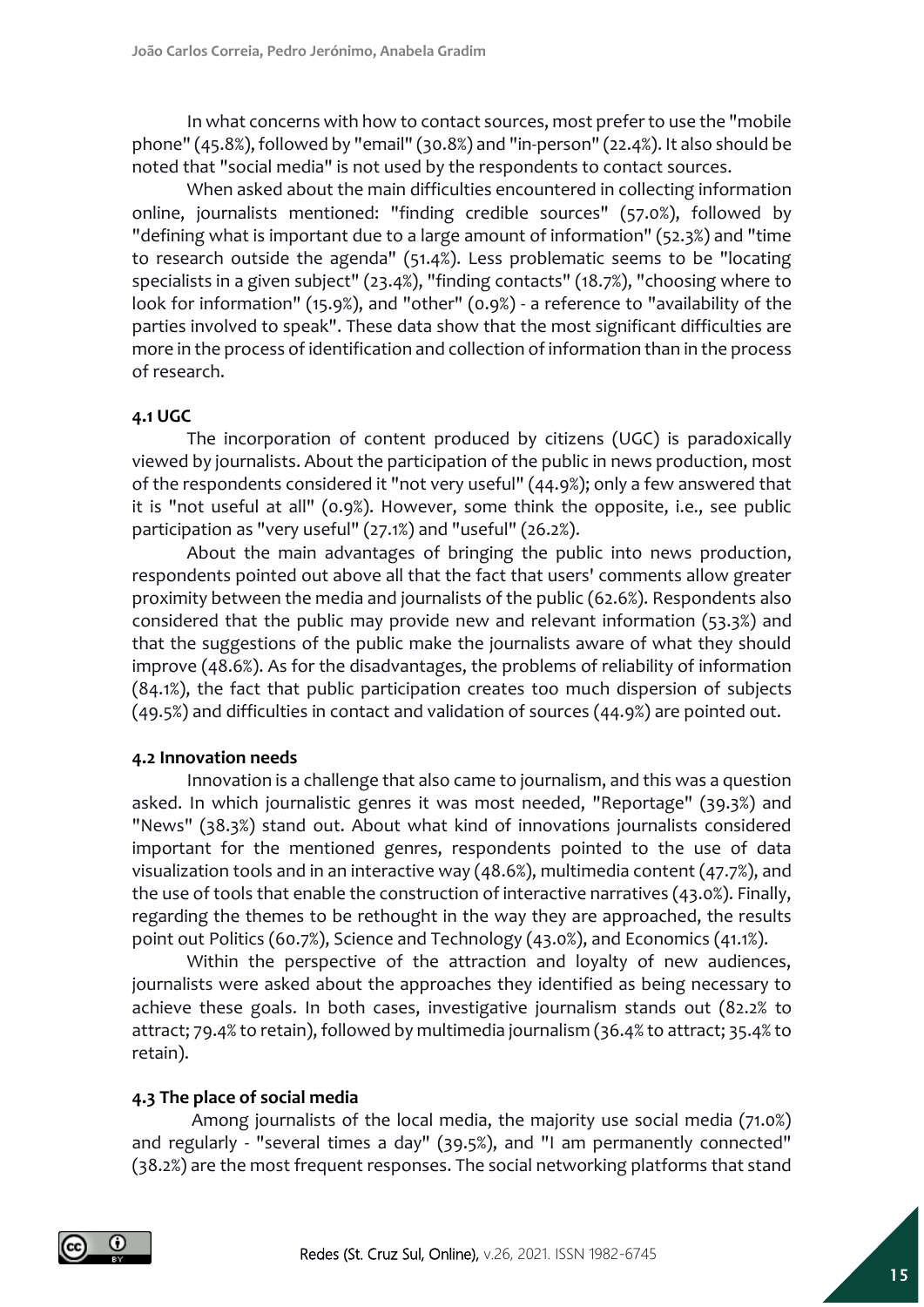out are Facebook (70.1%), followed by YouTube (34.6%) and Instagram (19.0%). Regarding Twitter, there is a trend that is registered all Portuguese media and which is of lower use (15%); even though the expression of this social media platform as in countries such as the USA or Brazil. As to use social media, like other types of online routines, the search for information (50.5%), followed by the publication of content on social media themselves (42.1%) and contacting sources (29.0%), is noteworthy.

The sharing of content on social media is a practice that local media journalists implement in an antagonistic way when the origin of the content is their own or that of the public. In the first case, the answer "several times a day" (35.5%), followed by "several times a week" (21.1%) and "once a day" (17.1%), while in the second case, the answer "never" (46.1%) stands out, followed by "monthly" (22.4%) and "several times a week" (13.2%). These results led to the conclusion that it is easier for journalists to share their content than for the public.

One of the possible explanations for the lower tendency to share content other than theirs on social networks may be one of the essences of journalistic activity, which is the verification of information. In this sense, journalists were questioned about whether this practice is exercised before sharing any content of which they have not been authors or co-authors. The overwhelming majority answered affirmatively (80.3%). However, one cannot neglect that some have answered negatively (6.6%), and the rest do so a few times or rarely.

The space for comments allowed on some social media, such as Facebook, allows not only the generation of debate but also the journalists themselves to get involved in it. Concerning this possibility of interaction, it was assessed how often journalists respond to public comments when related to their activity. The prevailing attitude is availability, with responses concentrated on "several times a day" (23.7%), "once a week" (17.1%) and "once a day" and "several times a week" (both with 14.5%). There are still those who "never" (13.2%) do it. When the question is about the monitoring of debates generated in the content shared by journalists, they also show availability, i.e. they do so "several times a day" and "several times a week" (both with 28.9%) and "once a day" and "once a week" (both with (14.5%). As in the previous question, some reveal "never" (6.6%) to do so.

# **4.4 Digital tools: importance and skills**

Skills that most of the respondents consider important are a). Working with HTML and other programming languages; b). Managing content and SEO; c). Recording and editing photos, audio, and videos 360º; d). Work with digital tools that help in fact-checking; e). The knowledge to join different journalistic formats and innovative ways of telling stories. The same goes for producing infographics and working with data visualization, as well as analyzing and collecting web-scraping data, but in this case, with a higher response tendency.

The only competence in which journalists are divided is concerning knowledge about augmented reality and virtual reality. Here the response trend is also concentrated on "important" and "unimportant" (35.5%). It should also be noted that some consider these skills to be of little or no importance - in the latter case, extreme, the figures range from 9.3% to 15.9%.

Given the importance that journalists attach to certain technologies for the exercise of the profession, let us look at them, but now as acquired skills. Journalists

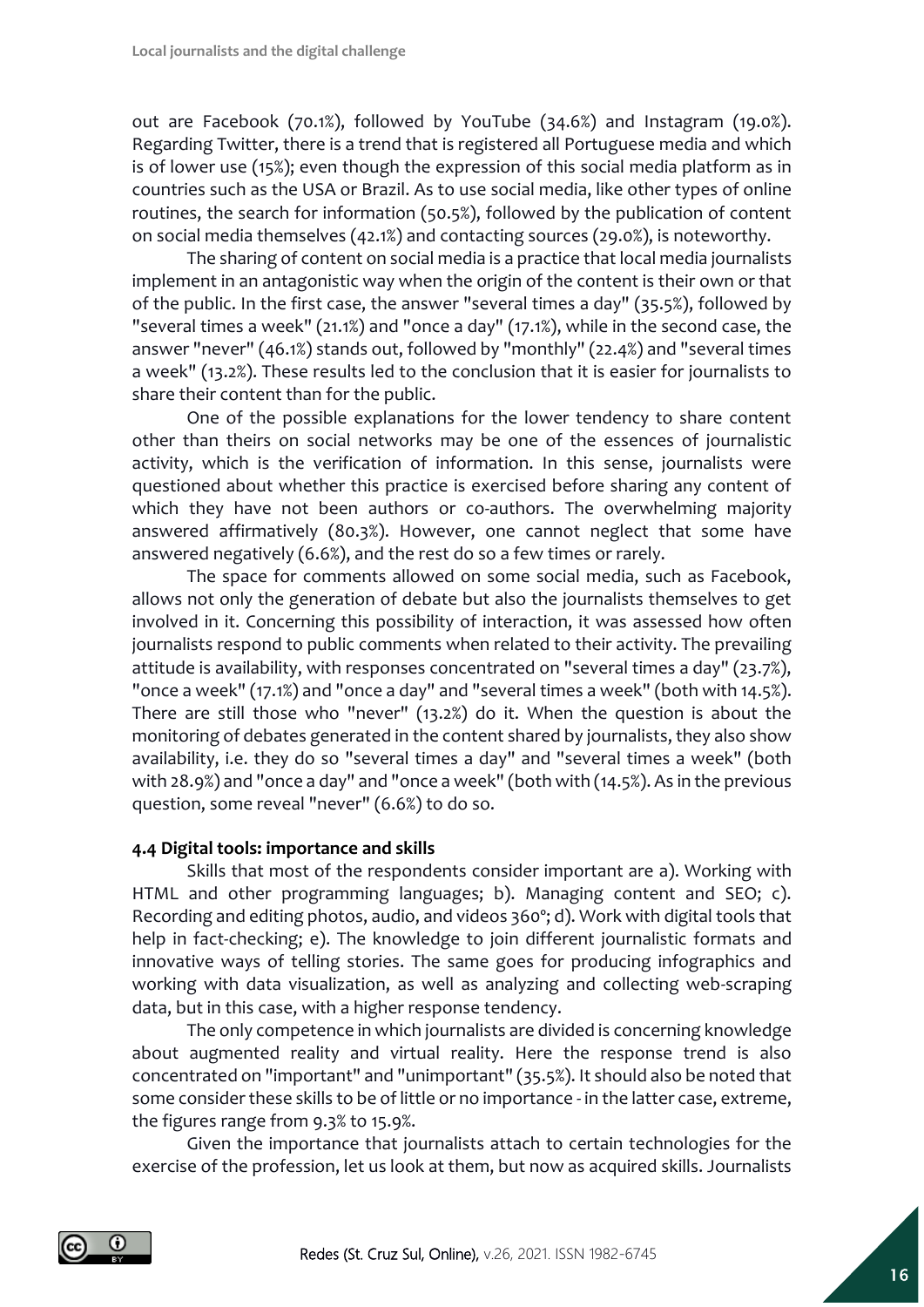reveal knowledge of HTML and other programming languages, content management, and SEO, 360 ° photo and audio recording and editing, infographics design, and data presentation. Respondents also have the skills to work with digital tools that aid fact-checking, as well as different journalistic formats and innovative ways of telling stories. The same goes for video recording and editing skills and webscraping.

The only exception is also augmented reality and virtual reality, where journalists tend to reveal little knowledge. In the remaining competencies, we also found answers that point to little or no knowledge on the part of journalists - in the latter extreme case the figures range from 8.4% to 20, 6%.

#### **5 Discussion**

The Internet is fully integrated into the newsrooms of the local media and their journalists to integrate into their routine's various digital platforms and tools. The mobile phone, for example, is used by a considerable number of journalists. If we think that its original function was to make and receive calls, looking at the type of use, we find that stands out information search, email access, and management of social networks, i.e., journalistic routines that lack access to the Internet. Whether by Wi-Fi or mobile access.

In the process of searching for information, one finds that local media journalists make more use of national media websites than of their more direct competitors. Considering that their scope of action is the community where they are inserted, the expectation would be that the priority interest would be the issues of greater proximity and, therefore, the websites of other local media. On the other hand, one cannot ignore the fact that there are issues of national and even international scope that have implications at the local level. It is an issue that could be touched upon in future studies.

Still, about how to contact sources, one found that the most used resources have in common the fact of being non-personal. Since the respondents are participants in a journalism that is assumed to be close, we question the prevalence of these forms of communication. If one considers that time remains critical in the exercise of journalism, as well as the size of local newsrooms, that is, they have few journalists, then perhaps we can have possible answers.

As for the difficulties identified - finding credible sources, defining what is important, and time to find other issues off the agenda - they have as a common denominator the amount of information that is shared online. Here too, the factors of time and scarcity of journalists in local media newsrooms help us to understand.

One of the keys to building local news is its audience. The exercise of proximity journalism presupposes a permanent dialogue between journalists and the public (Franklin, 2006; Mayer, 2011). Even in smaller territories, journalists are not always able to reach everywhere, at the desired time, and they do not master all the issues either. Hence the importance of public participation in the process of news construction and the establishment of community bonds around them (SINGER ET AL, 2011). However, not all journalists take a positive view of this issue. The view on this issue divides them. Although almost half of the respondents see public participation as unhelpful, we cannot ignore the fact that the other half consider it to be useful or even very useful. Specially to strengthen ties of proximity, to provide

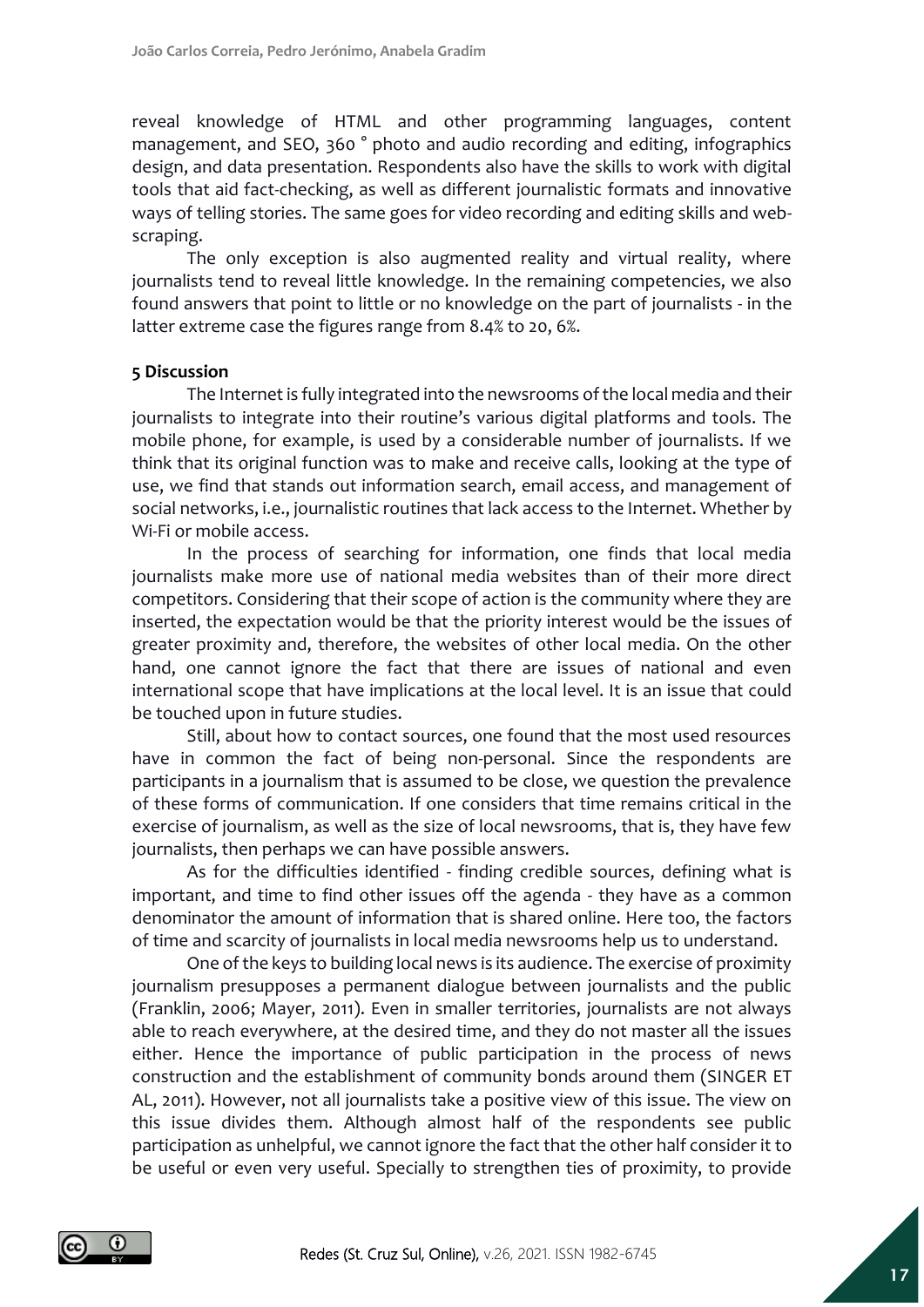new information, and even to help journalists improve their work. On the other hand, the participation of non-journalists in the news construction process leads them to question the reliability of the information.

Looking for our findings, we conclude that journalists see the public more as a source, where the news construction is their own than as co-builders. This reading is reinforced by other data from the project of which this study is part (CORREIA & JERÓNIMO, 2020).

Visual and multimedia content - which allows a quick and interactive reading are the most desired by journalists. Among the themes that require innovation, politics is the most mentioned. This may be because it is the one that can most often fall into a grey area in terms of news coverage. Therefore, it does not mobilize the public as much as other themes. It also seems clear that most journalists recognize the lack of more investigative journalism. Here too, time and resources can motivate such a desire.

For research, social media are essential spaces of interaction between people. Although respondents recognize that it is possible to do journalism without social media, most local media journalists use them regularly and some even permanently. Above all, to search for information and contact sources, as verified in other studies (Jerónimo, 2015), but also to share content, especially from their own. When it comes to sharing content from the public, journalists show high resistance. This question leads to the verification of information, which takes time, and this is a critical factor. At this point, it is important to highlight that some journalists mentioned that they do not verify the information of the contents they share when they are not their own. In a profession that has this as one of its founding principles, this is a severe mistake.

We have already mentioned that the time and resources available in newsrooms are critical. Perhaps that is why the willingness of journalists to engage with their audiences through social media is not so often. Following debates generated by the content produced by them and responding to the comments of the public are integral practices in the routine of journalists. Although they recognize the importance of social media, the truth is that they are also mainly tools that help the construction of news, namely in research and contact with sources. Not everyone seems willing to establish permanent dialogue relations with the public, mediated technologically.

# **6 Conclusion**

Technological evolution has challenged not only the construction of the news but also the relationship of journalists with the public. In the digital age, continuing to defend the exercise of proximity journalism presents itself as an added challenge for the local media and their journalists.

Even dealing daily with critical factors such as time, newsrooms with scarce technical and human resources, low salaries, and not always with training (JERÓNIMO, 2015, CORREIA & JERÓNIMO, 2020), journalists from the local media have resisted. If we think that before being journalists, they are often citizens of that territory and that community, perhaps we can find a possible justification for some signs of hope. "We find ourselves in a wonderful quagmire: journalism remains the same, yet the conditions under which it is practiced have not only changed considerably, but they are also in permanent flux" (DEUZE, 2019, p. 2). It is in the face

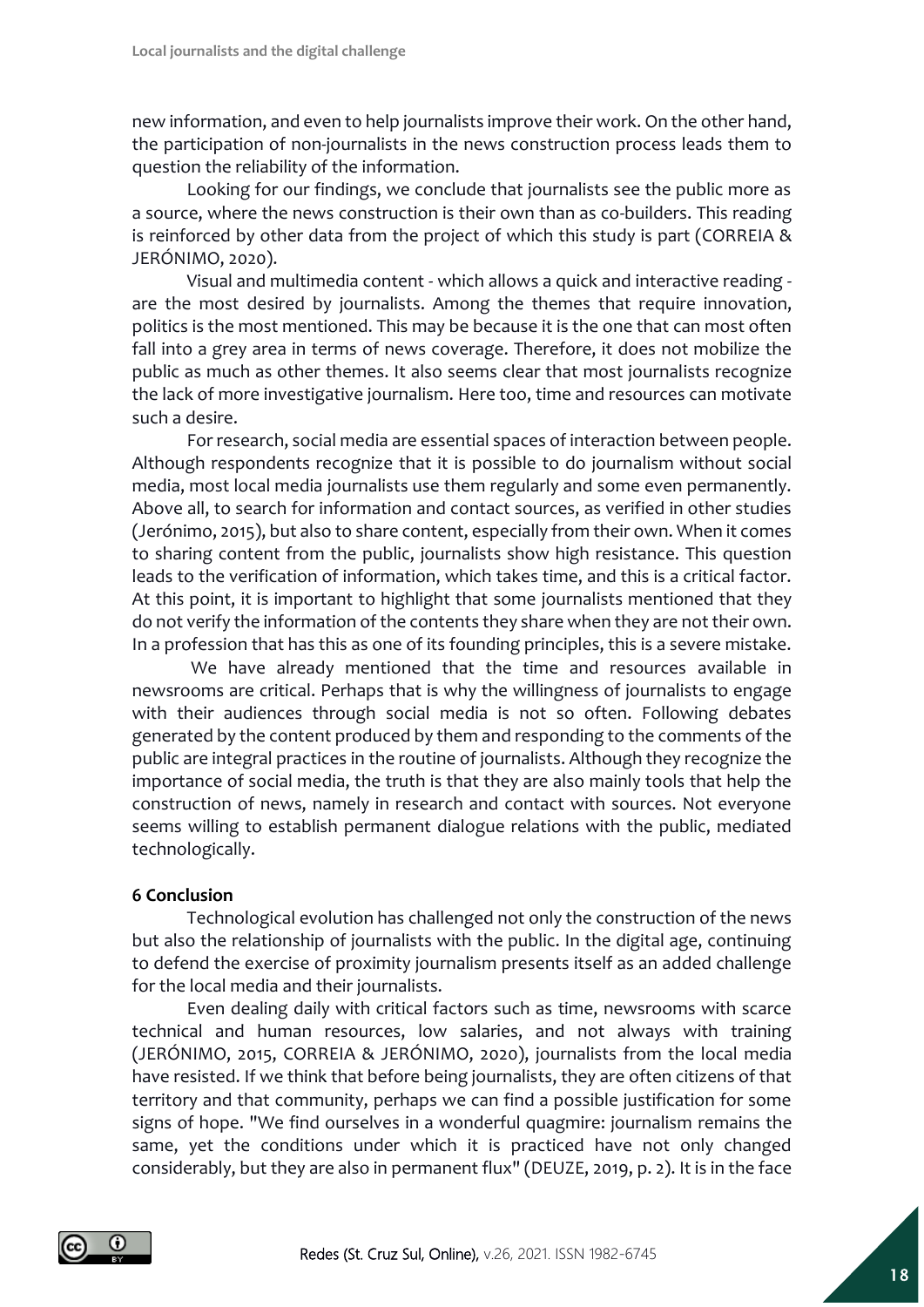of these challenges that the fortitude or weakness of local journalism will be in the coming years. To ignore them is to dig one's own grave.

# **REFERENCES**

ALI, C., RADCLIFFE, D., SCHMIDT, T. R. & DONALD, R. Searching for Sheboygans: On the Future of Small Market Newspapers. **Journalism**. 2018. DOI: 10.1177/1464884917749667

COULDRY, Nick. Commmunicative Entitlements and Democracy: The Future of the Digital Divide Debate. In: AVGEROU, Chrisanthi, MANSELL, Robin, QUAH, Danny & SILVERSTONE, Roger (eds.). **The Oxford Handbook on Information and Communication Technologies**. S.l.: Oxford University Press, p. 383-403. 2007.

CORREIA, J.C., CANAVILHAS, J.C., CARVALHEIRO, J.R. et al. Public Journalism, and education for the media: suggestions based on a research project into the Portuguese regional press. **Brazilian Journalism Research**, v. 7., n. 11, p. 59-75. 2011. DOI: 10.25200/BJR.v7n2.2011.352

CORREIA, João Carlos. Online Journalism and Civic Life. In: SIAPERA, Eugenia & VEGLIS, Andreas (eds). **The Handbook of Global Online Journalism, First Edition**. John Wiley & Sons, Inc, p. 58-73. 2012.

DEUZE, M. What Journalism Is (Not). **Social Media + Society**, July/September, p. 1-4. 2019. DOI: 10.1177/2056305119857202

DOMINGO, David. Inventing Online Journalism: Development of the Internet as a news médium in four Catalan online newsrooms, PhD. Barcelona: Departament de Periodisme i Ciènces de la Comunicació, Universitat Autònoma de Barcelona. 2006.

ERC. **A imprensa local e regional em Portugal**. Lisboa: ERC – Entidade Reguladora para a Comunicação Social. 2010.

FRANKLIN, B. (ed.). **Local journalism and local media**: making the local news. London: Routledge. 2006.

HABERMAS, J. **Between facts and norms**. Cambridge: MIT Press. 1996.

HANITZSCH, T., HANUSCH, F., MELLADO, C., ANIKINA, M., BERGANZA, R. et al. Mapping Journalism Cultures across Nations: A Comparative Study of 18 Countries. **Journalism Studies**, 12 (3), p. 273–293. 2011. DOI: 10.1080/1461670X.2010.512502

HESS, K. & WALLER, L. **Local Journalism in a Digital World**. Basingstoke: Palgrave Macmillan. 2017.

JENKINS, J. & NIELSEN, R.K. **The Digital Transition of Local News**. Oxford: Reuters Institute for The Study of Journalism. 2019.

JERÓNIMO, Pedro. "É correcto ser o primeiro, mas primeiro é preciso estar correcto". **Ciberjornalismo de proximidade**, 17 de Dezembro. 2011. Disponível em [http://ciberotinas.wordpress.com/2011/12/17/e-correcto-ser-o-primeiro-mas-primeiro](http://ciberotinas.wordpress.com/2011/12/17/e-correcto-ser-o-primeiro-mas-primeiro-e-preciso-estar-correcto/)[e-preciso-estar-correcto/](http://ciberotinas.wordpress.com/2011/12/17/e-correcto-ser-o-primeiro-mas-primeiro-e-preciso-estar-correcto/)

JERÓNIMO, P. **Ciberjornalismo de proximidade**: Redações, jornalistas e notícias online. Covilhã: LabCom.IFP. 2015.

CORREIA, João Carlos & JERÓNIMO, Pedro. Sentimentos contraditórios: Quanto os jornalistas dos media regionais gostam da intervenção do público? In: ANTUNES, Manuel da Cunha (ed.) **Repensar a Imprensa no Ecossistema Digital**, p. 81-96 Braga: Axioma. 2020.

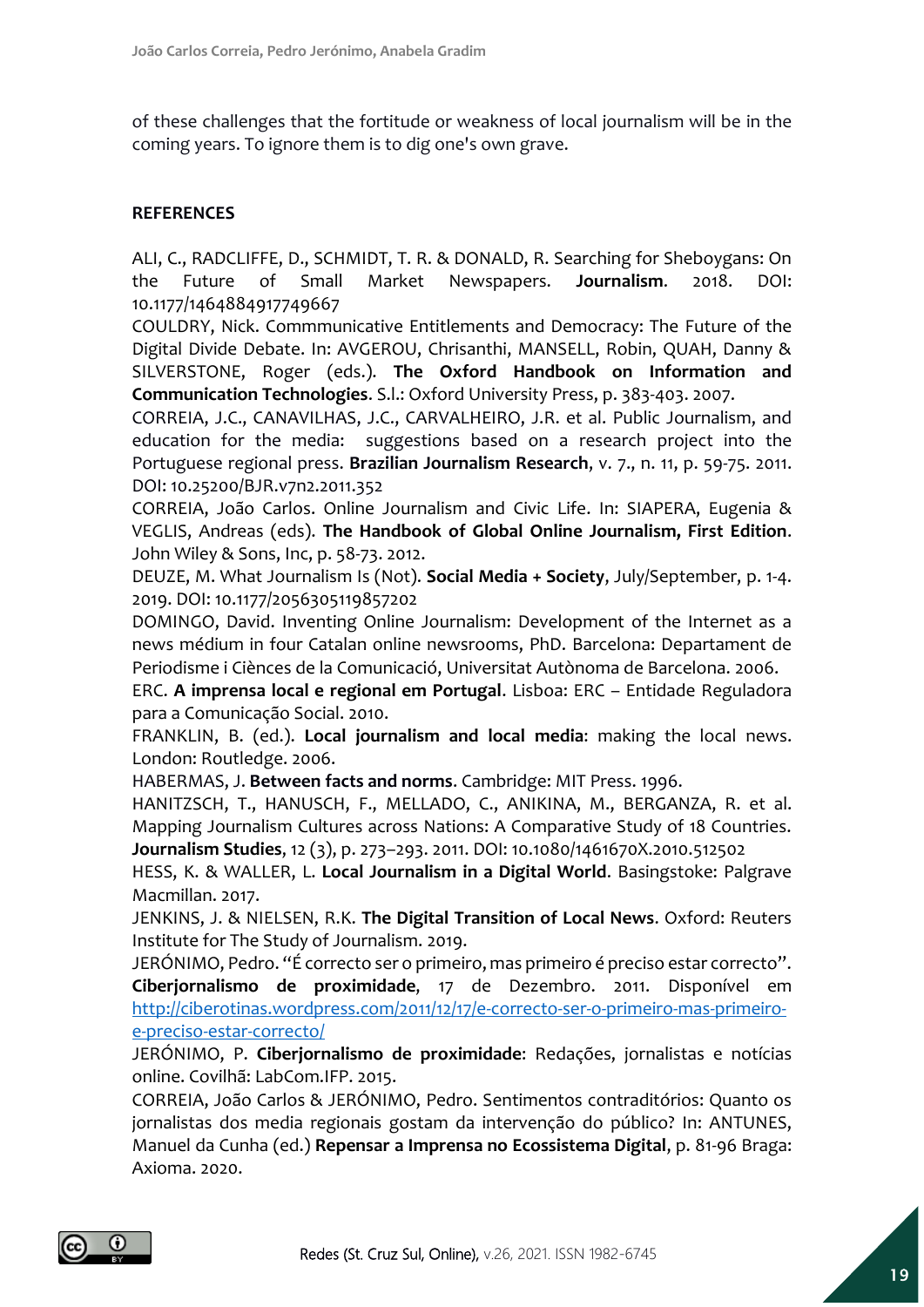JOYCE, Mary. Citizen journalism web site "OhmyNews" and the 2002 South Korean presidential elections. Berkman Center Research Publication, 24 de Dezembro. 2007. Disponível em https://papers.ssrn.com/sol3/papers.cfm?abstract\_id=1077920

LASORSA, D. L., LEWIS, S. C., & HOLTON, A. E. Normalizing Twitter: Journalism practice in an emerging communication space. **Journalism Studies**, 13(1), p. 19–36. 2012. DOI: 10.1080/1461670X.2011.571825

LECKENER, S., TENOR, C. & NYGREN, G. What About the Hyperlocals? The Drivers, Organization and Economy of Independent News Media in Sweden**. Journalism Practice**, 13(1), p. 1–22. 2017. DOI: 10.1080/17512786.2017.1392254

Magalhães, Vagner. MediaOn: "jornalistas terão de perder arrogância", diz Benton. **Terra**, 27 de Outubro. 2009. Disponível em [http://noticias.terra.com.br/brasil/noticias/0,,OI4066312-EI12290,00-](http://noticias.terra.com.br/brasil/noticias/0,,OI4066312-EI12290,00-MediaOn+Nao+assino+jornal+ha+muitos+anos+diz+Benton.html)

[MediaOn+Nao+assino+jornal+ha+muitos+anos+diz+Benton.html](http://noticias.terra.com.br/brasil/noticias/0,,OI4066312-EI12290,00-MediaOn+Nao+assino+jornal+ha+muitos+anos+diz+Benton.html)

MAYER, Joy. "Highlights From the 2011 Journalists Engagement Survey." **The Donald W. Reynolds Journalism Institute**. 2011. Disponível em http://www.rjionline.org/news/highlights-2011- journalists-engagement-survey

NIP, J.Y.M. Exploring the second phase of public journalism. **Journalism Studies**, 7(2), p. 212–236. 2006. DOI: 10.1080/14616700500533528

PIMENTA, Angela, VARONI, Pedro, GARCIA, Adriana & BELDA, Francisco. **Atlas da Notícia**. São Paulo: Instituto para o Desenvolvimento do Jornalismo & Observatório da Imprensa. 2017. Disponível em <https://www.atlas.jor.br/>

RIVIERA, Diana & YAGUACHE, Jenny. Perfil del periodista local en la era digital y su integración en las redes sociales. **Anais do II Congreso Internacional Latina de Comunicación Social**. Tenerife: Universidade de Laguna. 2010. Disponível em https://dialnet.unirioja.es/servlet/articulo?codigo=6457130

SINGER, J. B. Still guarding the gate? The newspaper journalist's role in an online world. **Convergence: the Journal of Research into New Media Technologies**. v. 3, n. 1, p. 72-89. 1997. DOI: 10.1177/135485659700300106

SINGER, J. B., HERMIDA, A., DOMINGO, D. et al. **Participatory Journalism: Guarding Open Gates at Online Newspapers**. Malden, MA: Wiley-Blackwell. 2011.

SNYRNAIOS, Nikos & BOUSQUET, Franck. The development of local online journalism in South-Western France: the case of La Dépêche du Midi. In: SALAVERRÍA, Ramón (ed.). **Diversity Journalisms**, Proceedings of the ECREA Journalism Studies Section and 26th International Conference of Communication *(CICOM)*, p. 347-358. 2011.

Zamith, F. **Ciberjornalismo**: As potencialidades da Internet nos sites noticiosos portugueses. Porto: Edições Afrontamento. 2008.

> **João Carlos Correia**. PhD in Communication Sciences. University of Beira Interior. Associate Professor with Aggregation. jcorreia@ubi.pt

> **Pedro Jerónimo**. PhD in Information and Communication on Digital Platforms. University of Beira Interior, LabCom. Researcher. pj@ubi.pt

> **Anabela Gradim**. PhD in Communication Sciences. University of Beira Interior. Associate Professor with Aggregation. agradim@ubi.pt